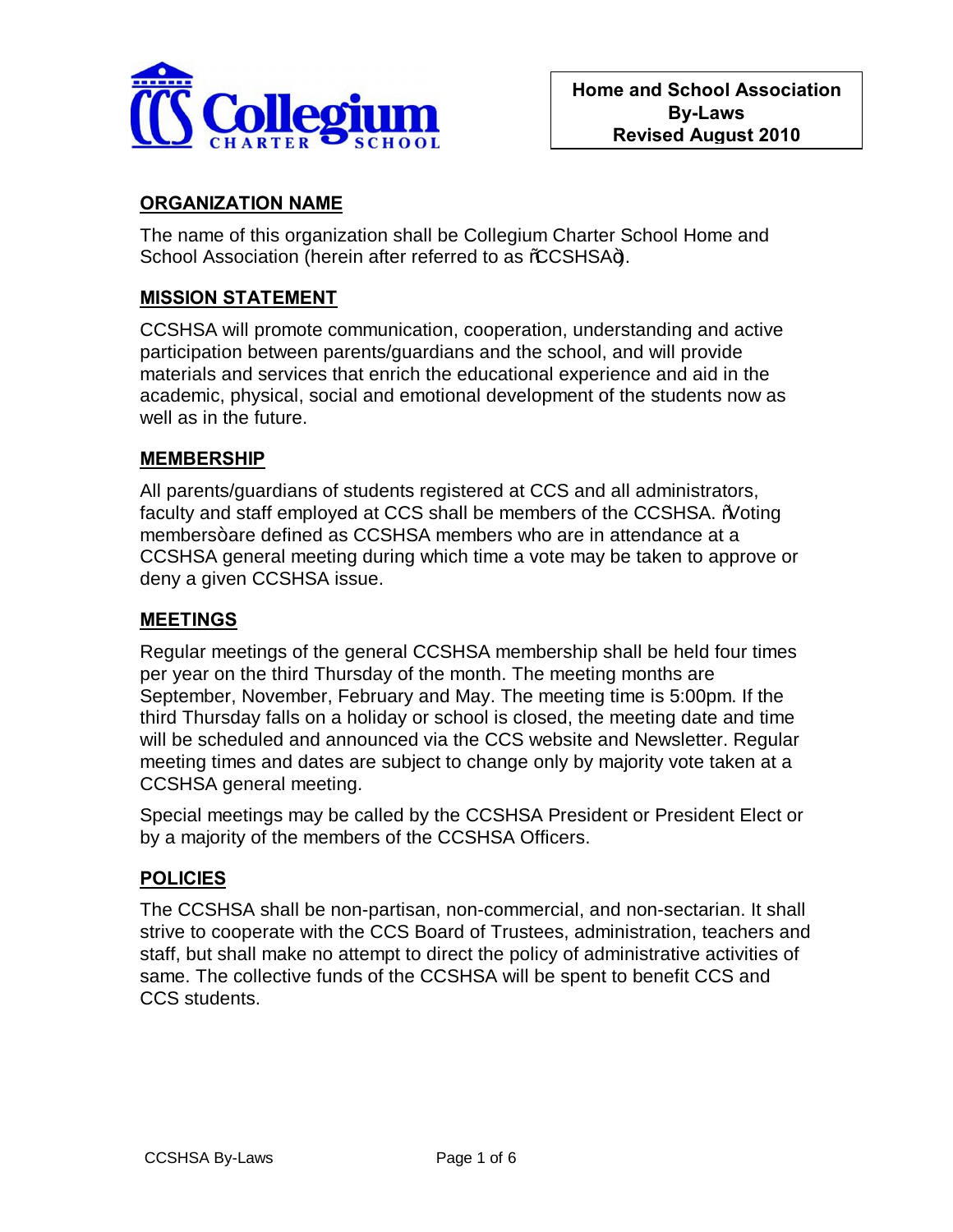### **AMENDMENTS**

CCSHSA Policies and Procedures may be amended at any regular meeting and will be passed only by a majority vote of the members present provided that at least seven days notice is given to members informing them that this vote will take place. Copies of the proposed revised document will be made available on the CCS website and in the main office(s).

### **ORGANIZATIONAL STRUCTURE: OFFICERS AND THEIR ELECTION**

- · The elected positions of the CCSHSA are President, Secretary, and Treasurer.
- · Non-elected officers may include teacher representatives, parent representatives, Administration representatives and a CCS Board of Trustees representative.
- · Nominations for office should be received by the May general meeting and can be named by the CCSHSA general membership. Prior to the vote, officers of the CCSHSA will contact each nominee for verification and approval to list their name as a candidate.
- · Additional nominations will be accepted from the floor only in the event the person being nominated is present and provides verbal consent.
- Election shall be in the form of written ballot by vote of the voting membership. The candidate receiving the highest number of votes shall be declared elected. In the event there is only one (1) nominee for an office, the vote will be acceptable by verbal agreement.
- · A person appointed by CCSHSA officers and announcement to the general membership shall fill a vacancy occurring in any office for the remaining term.

### **DUTIES OF CCSHSA OFFICERS**

- · All officers shall perform the duties described in this document and other duties assigned throughout their term of office.
- · All officers shall deliver to their successors all official material at the conclusion of their term. If there is no named successor at that time, all materials are to be given to the President. If there is no named President, material should be turned in to the school.
- · Officers of the CCSHSA shall assume the duties of their respective office at the final general meeting of the school year or immediately upon their election to office.
- · Officers will be involved in creating the annual CCSHSA budget, which is to approved on or before the final CCSHSA meeting of the school year The annual budget is submitted to the CCS Foundation no later than June  $30<sup>th</sup>$ .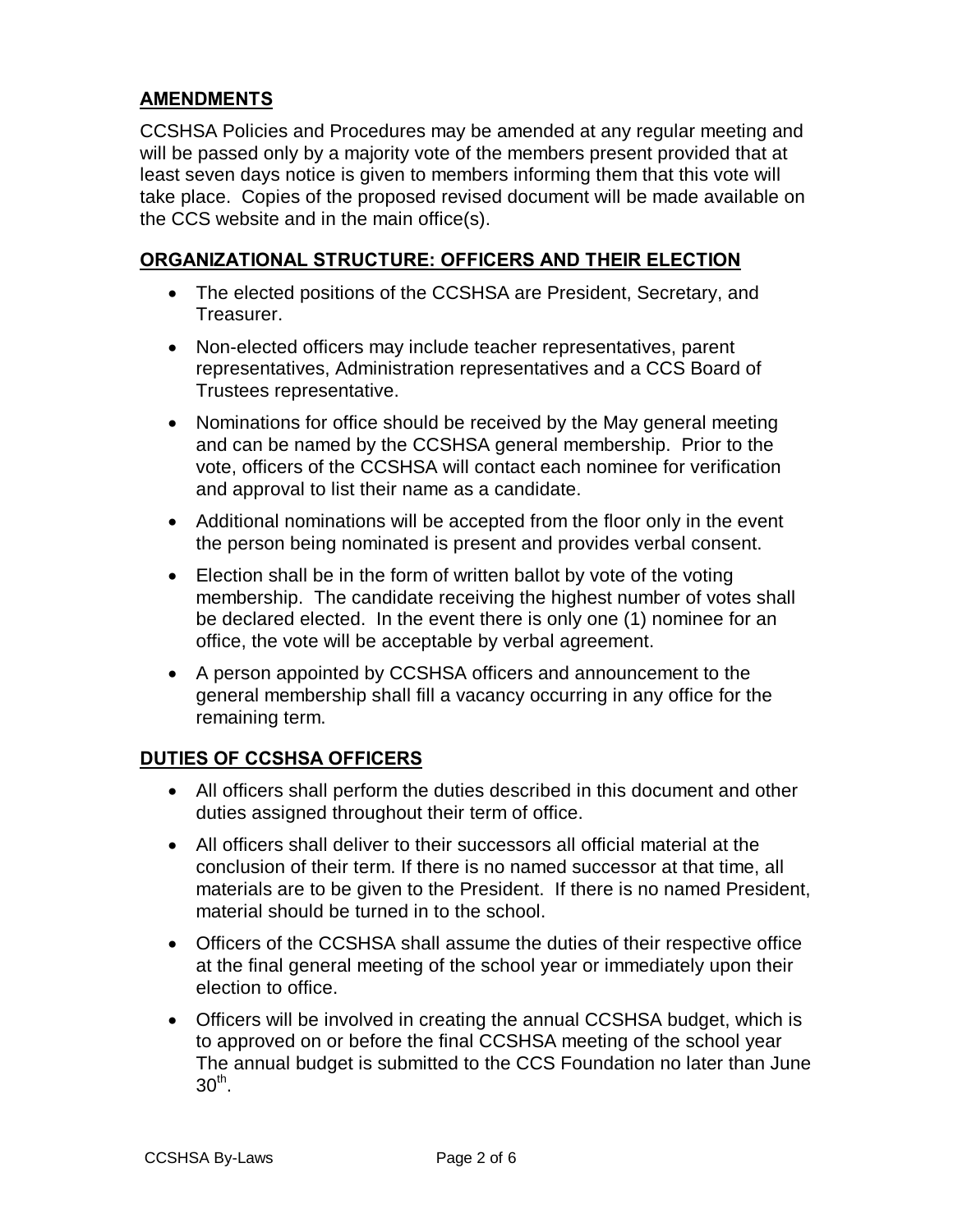- · Expenditures (not to exceed \$100) not defined within the framework of the CCSHSA budget, may be approved by a minimum of two officers without approval of the general membership.
- · The CCSHSA officers have general supervision of CCSHSA affairs and shall be members ex-officio of all CCSHSA committees.

### **PRESIDENT**

The President is the lead office of the CCSHSA. This position may be shared. The President shall prepare the general meeting agenda in cooperation with the other CCSHSA officers and Committee Chairs when appropriate. The President presides at and facilitates all slated meetings of the CCSHSA. The President will approve all minutes submitted by the Secretary prior to publication.

# **SECRETARY**

This person is responsible for recording minutes of all general and special meetings of the CCSHSA and submitting typewritten copy of the minutes to the President for review and approval. Once approved, the Secretary will then submit them to the Administration for publication. The Secretary shall also conduct necessary correspondence for the CCSHSA, obtaining approval of all public correspondence from the Director of Administrative Services prior to distribution.

# **TREASURER**

Responsible for the budget process; receives all monies of the CCSHSA; keeps an accurate record of receipts and expenditures; pay out funds in accordance with the approved budget as authorized by the CCSHSA organization. The Treasurer and selected CCS Administrative personnel will be authorized signers on the account. Two signatures are required on the checks issued above \$300, and one signature must be the CCSHSA Treasurer. The Treasurer shall present a financial statement at every meeting of the general membership and at other times as requested by the CCSHSA Officers. The Treasurer may seek professional assistance with the approval of CCSHSA Officers in order to comply with any financial accounting requirements.

The CCSHSA fiscal year is July through June. The Treasurer op account shall be audited as part of the school's general audit and at any time by the CCSHSA officers or a committee appointed by the President consisting of not less than three (3) members, or upon request of the President.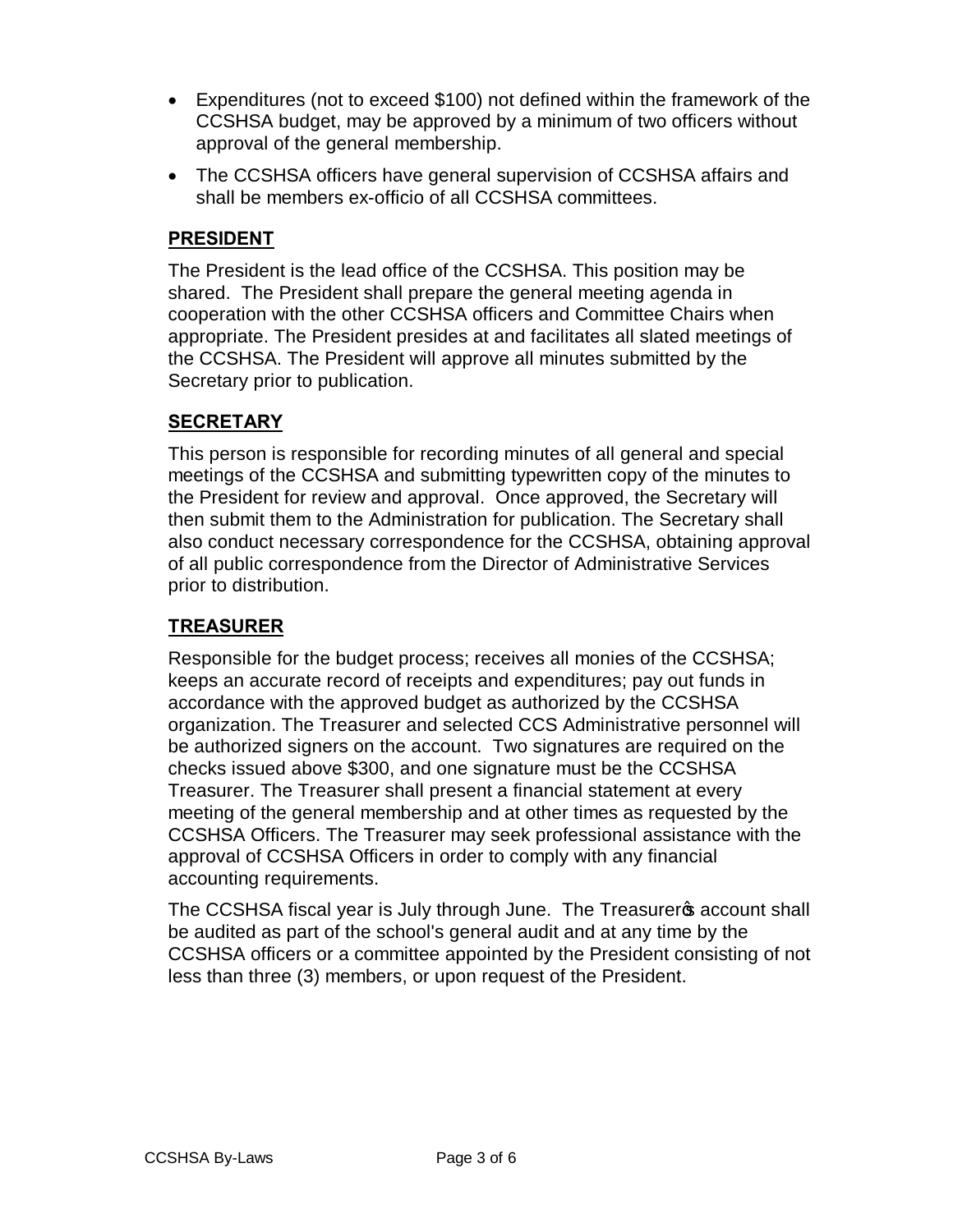### **DUTIES OF NON-ELECTED OFFICERS**

### **BOARD REPRESENTATIVE**

This position will be appointed by the CCS Board of Trustees and the CCSHSA President will be notified of the appointed individual(s) each year. If more than one representative is appointed they may rotate attendance at the CCSHSA regular meetings. This officer position serves as the liaison between the CCS Board and the CCSHSA.

### **CCS ADMINISTRATION**

CCS Administration shall advise the CCSHSA Officers and the CCSHSA throughout the year with regard to the CCS Charter and any other school policy/procedure as necessary on all proposed CCSHSA activities. If the Administration cannot attend a CCSHSA meeting, they shall appoint a faculty member to act as their representative. CCSHSA public correspondence is to be given directly to the Director of Administrative Services to coordinate with the Administration as necessary for approval prior to distribution to the CCS community.

### **COMMITTEES AND CHAIRS**

- · Committees will be organized as needed at the discretion of the CCSHSA Officers and through the vote of the general membership.
- · Committees shall present any and all plans to all CCSHSA Officers and CCSHSA members for approval prior to taking action or committing funds.
- · Committee Chairs are responsible for contacting volunteers that have signed up to work on their committee and effectively communicating with them throughout the school year on all needs and activities pertaining to the committee.
- · All committees shall submit a verbal report at each general meeting and submit a written report to the Secretary for inclusion in the minutes. If, for any reason, a committee chair or designated representative will not be present at a CCSHSA meeting, the chair of that committee must contact the CCSHSA President or President Elect prior to that meeting to provide them a written or verbal report.
- · All correspondence generated by CCSHSA shall be approved by the Director of Administrative services and a copy delivered to the CCSHSA President prior to distribution to the CCS community.
- · The CCSHSA President and the Director of Administrative Services must approve all dates of CCSHSA events to avoid potential conflicts.
- · All appropriate committees shall submit event information to the Director of Administrative Service for publication in the weekly CCS newsletter and website.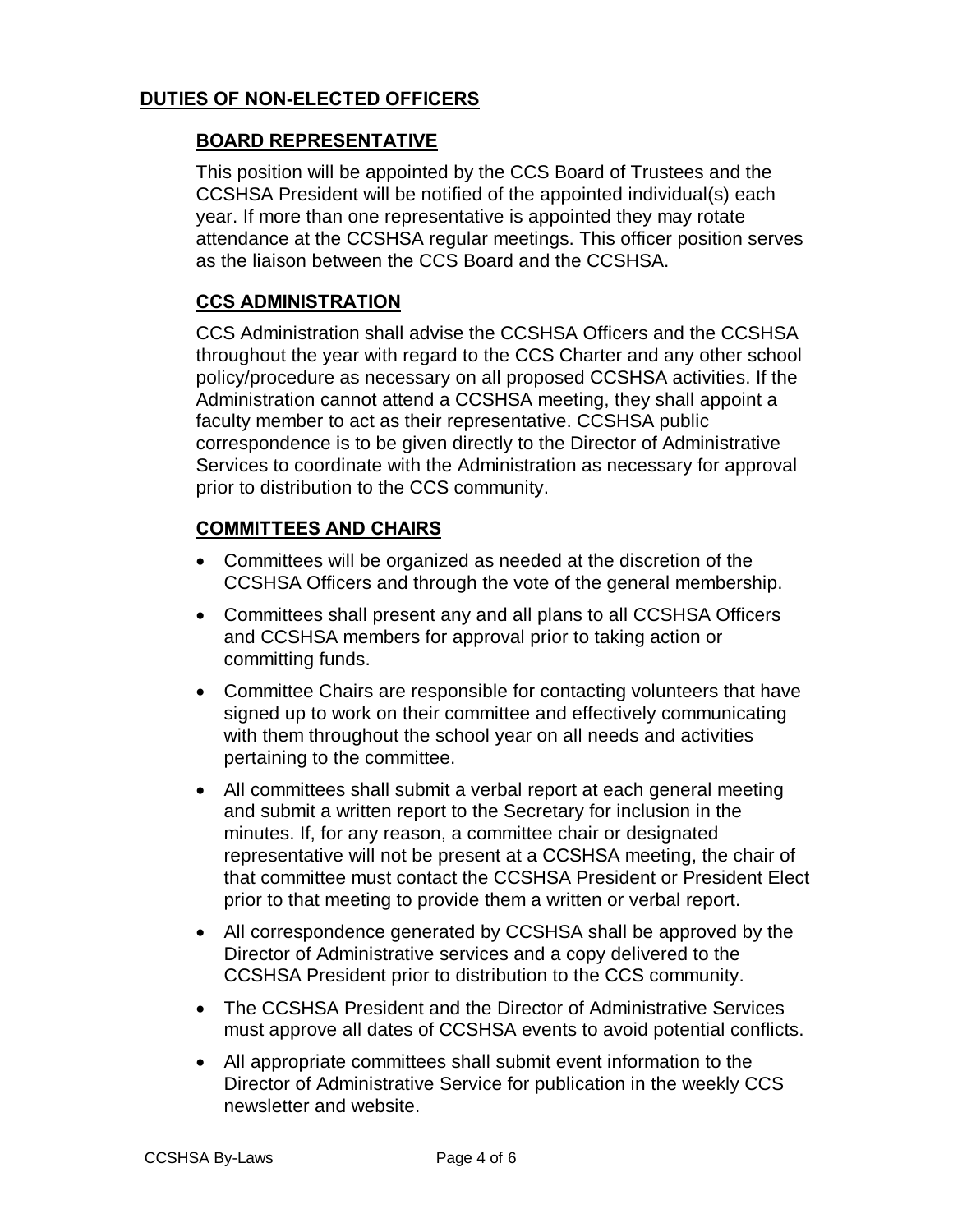· Each committee chair will keep clear and accurate records of its operations for each school year. At the end of their term, these records will be handed over to the new committee chair or the CCSHSA President.

### **DUTIES OF THE GENERAL CCSHSA MEMBERSHIP**

The duties of the membership shall be to:

- · Approve the budget.
- · Recruit, nominate and elect officers.
- · Approve expenditures outside the budget in excess of one hundred dollars (\$100.00).
- · Approve changes to the By-Laws of the CCSHSA.
- · Accept general meeting minutes as recorded by the Secretary prior to publication.

#### **CCSHSA COMMITTEE DUTIES**

### **BOOK FAIR COMMITTEE**

This committee shall be responsible for organizing and running the annual Book Fairs held in the fall and spring in conjunction with the CCS librarian.

#### **FUNDRAISING COMMITTEE**

This committee is responsible for selecting the fundraisers to support the CCSHSA budget. These fundraisers will be organized, implemented and managed by this committee. The primary fundraiser will be held in the fall shortly after school opens. This money will be used to support the CCSHSA budget for the year and the profit made should represent approximately 50% of the monies needed for CCSHSA. At least one other major fundraiser should be planned for the spring to assist in funding the CCSHSA budget and provide carry over funds for the following year. Additional fundraisers will be needed throughout the year, and this committee should work with other CCSHSA committees (such as the Teacher Appreciation Committee) to collectively determine when fund raising could be incorporated into these committees aplanned events.

This committee is responsible for promoting all fundraisers and providing ongoing communication about financial goals and purchases to be made for the school with these funds.